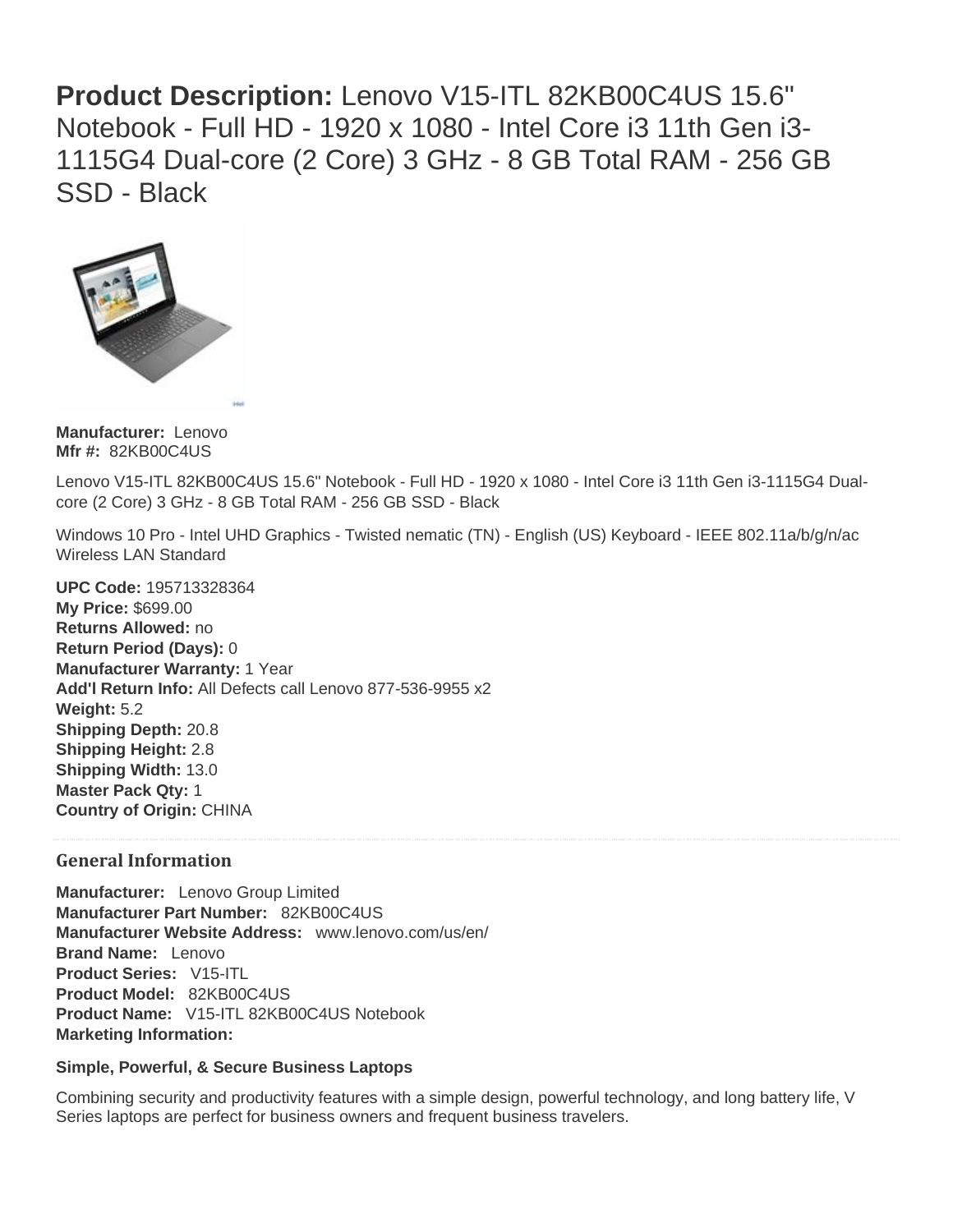**Product Type:** Notebook

#### **Processor**

**Processor Manufacturer:** Intel **Processor Type:** Core i3 **Processor Generation:** 11th Gen **Processor Model:** i3-1115G4 **Processor Core:** Dual-core (2 Core) **Processor Speed:** 3 GHz **Maximum Turbo Speed:** 4.10 GHz

#### **Memory**

**Standard Memory:** 8 GB **Memory Technology:** DDR4 SDRAM **Memory Speed:** 2666 MHz

#### **Storage**

**Drive Type:** SSD **Total Solid State Drive Capacity:** 256 GB **SSD Form Factor:** M.2

#### **Display & Graphics**

**Screen Size:** 15.6" **Display Screen Technology:** Twisted nematic (TN) **Screen Mode:** Full HD **Screen Resolution:** 1920 x 1080 **Touchscreen:** No **Graphics Controller Manufacturer:** Intel **Graphics Controller Model:** UHD Graphics **Graphics Memory Technology:** DDR4 SDRAM **Graphics Memory Accessibility:** Shared

#### **Network & Communication**

**Wireless LAN:** Yes **Wireless LAN Standard:** IEEE 802.11a/b/g/n/ac **Ethernet Technology:** Ethernet **Bluetooth:** Yes

## **Built-in Devices**

**Front Camera/Webcam:** Yes **Front Camera/Webcam Resolution:** 5 Megapixel